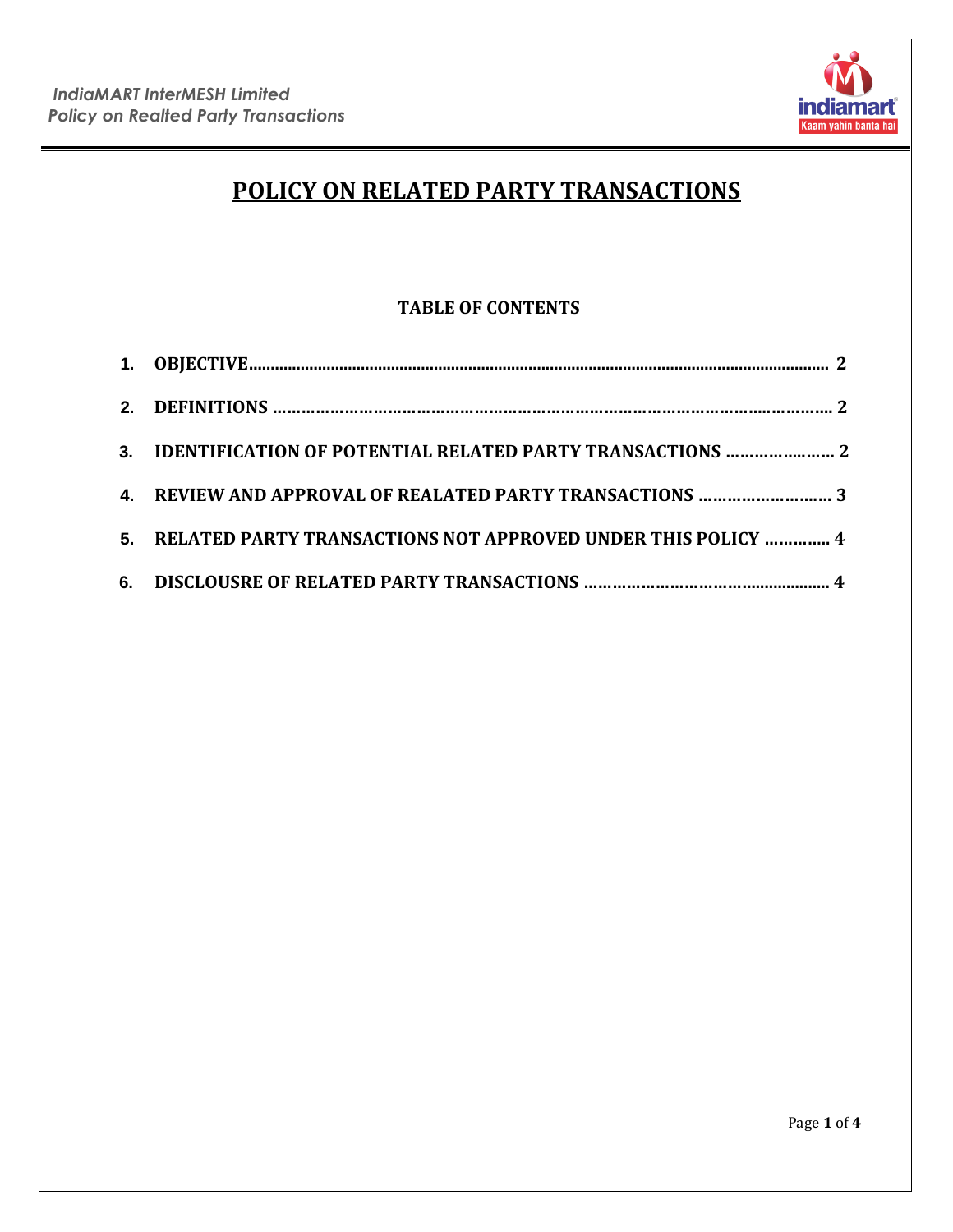

# **1. OBJECTIVE**

This policy is framed pursuant to the requirements of Regulation 23 of SEBI (Listing Obligations and Disclosure Requirements) Regulations, 2015.

The related party may have potential or actual conflicts of Interest. Such transactions are appropriate only if they are in the best interest of the Company. In order to ensure the same and to set forth the procedures for entering into and execution of related party transactions, the Board of Directors of the Company have adopted this Policy on June 6, 2018 and this Policy shall be applicable with effect from the date of listing of Company's Equity Shares on Stock Exchanges.

#### **2. DEFINITIONS**

**"Arm's length transaction"** means a transaction between two related parties that is conducted as if they were unrelated, so that there is no conflict of interest.

**"Audit Committee or Committee"** means "Audit Committee" constituted by the Board of Directors of the Company under provisions of SEBI (Listing Obligation and Disclosure Requirements) Regulation, 2015 and under Section 177 of Companies Act, 2013, from time to time.

**"Act"** means Companies Act, 2013 and rules made thereunder, as amended from time to time.

"**Board**" means Board of Directors of the Company.

"**Key Managerial Personnel**" means Key Managerial Personnel as defined under Section 203 of Companies Act, 2013.

"**Policy**" means dealing with Related Party Transaction policy.

"**Related Party**" shall have the meaning ascribed under Section 2(76) of the Companies Act, 2013 and related party under the applicable accounting standards as may be prescribed from time to time.

"**Related Party Transaction**" refers to any transaction as defined under Section 188 of the Companies Act, read with rules made thereunder.

"**Relative**" means relative as defined under The Companies (Specification of definitions details) Rules, 2014

## **3. IDENTIFICATION OF POTENTIAL RELATED PARTY TRANSACTIONS**

On the basis of criteria prescribed under the Act and/or SEBI (LODR) Regulations, 2015, and also per the declarations/disclosures furnished by Directors and Key managerial Personnel, the list of related parties shall be complied, which shall be updated from time to time.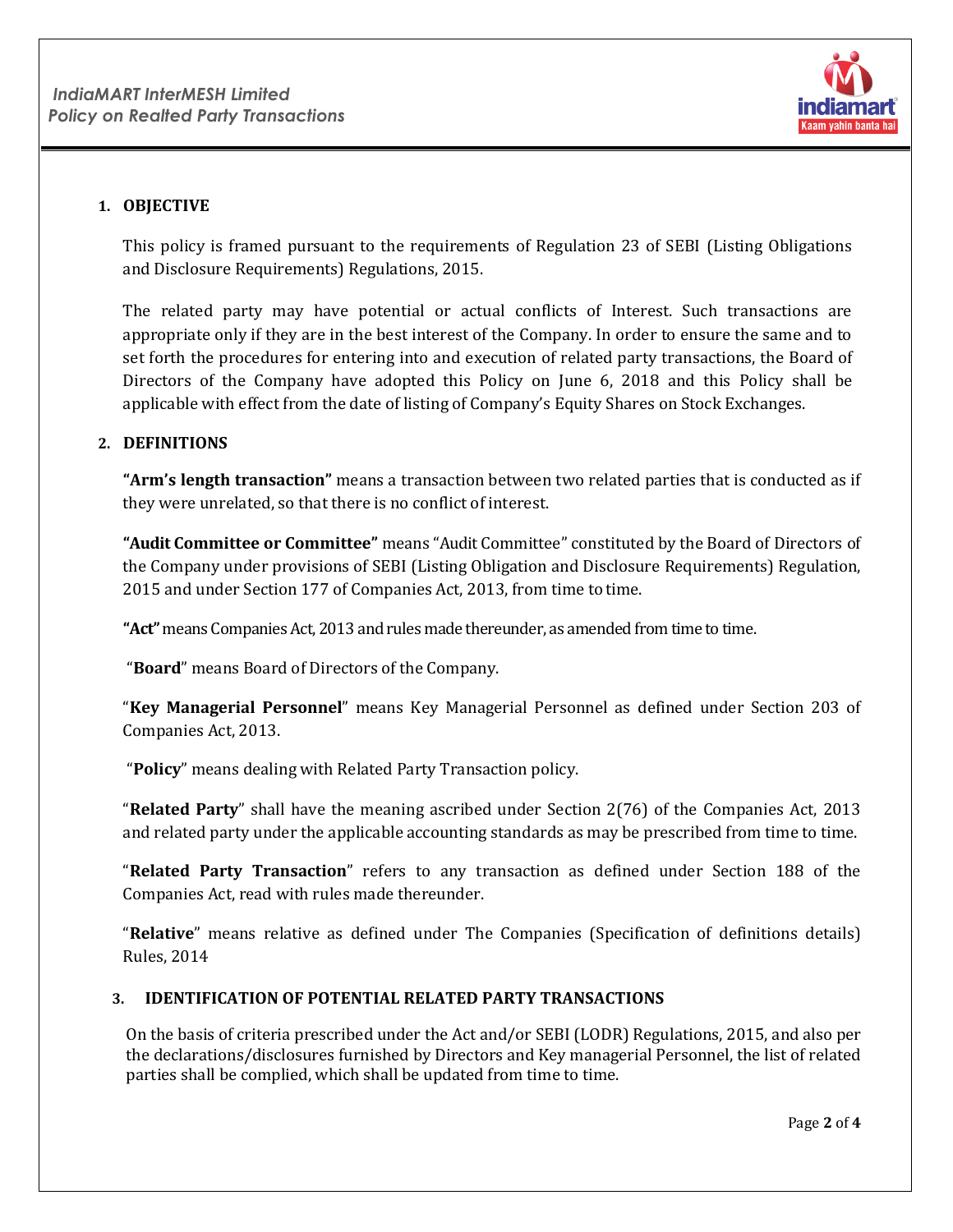

#### **4. REVIEW AND APPROVAL OF REALATED PARTY TRANSACTIONS**

Approval of related party transactions

#### **A. Audit Committee**

- All the transactions which are identified as related party transactions should be preapproved by the Audit Committee before entering into such transaction. The Audit Committee shall consider all relevant factors while deliberating the related party transactions for its approval.
- Any member of the Committee who has a potential interest in any related party transaction will rescue himself and abstain from discussion and voting on the approval of the related party transaction. A related party transaction which is (i) not in the ordinary course of business, or (ii) not at arm's length price, would require approval of the Board of Directors or of shareholders as discussed subsequently.
- The Audit Committee may grant omnibus approval for related party transactions which are repetitive in nature and subject to such criteria/conditions as mentioned under SEBI (LODR) Regulations, 2015. Such omnibus approval shall be valid for a period not exceeding one year and shall require fresh approval after the expiry of one year.
- Audit Committee shall review, on a quarterly basis, the details of related party transactions entered into by the Company pursuant to the omnibus approval. In connection with any review of a related party transaction, the Committee has authority to modify or waive any procedural requirements of this policy.
- A related party transaction entered into by the Company, which is not under the omnibus approval or otherwise pre-approved by the Committee, will be placed before the Committee for ratification within such time as may be prescribed under the respective statute or regulations.

#### **B. Board of Directors**

• In case any related party transactions are referred by the Company to the Board for its approval due to the transaction being (i) not in the ordinary course of business, or (ii) not at an arm's length price, the Board will consider such factors as, nature of the transaction, material terms, the manner of determining the pricing and the business rationale for entering into such transaction. On such consideration, the Board may approve the transaction or may require such modifications to the terms of transaction as it deems appropriate under the circumstances. Any member of the Board who has any interest in any related party transaction will rescue himself and abstain from discussion and voting on the approval of the related party transaction.

#### **C. Shareholders**